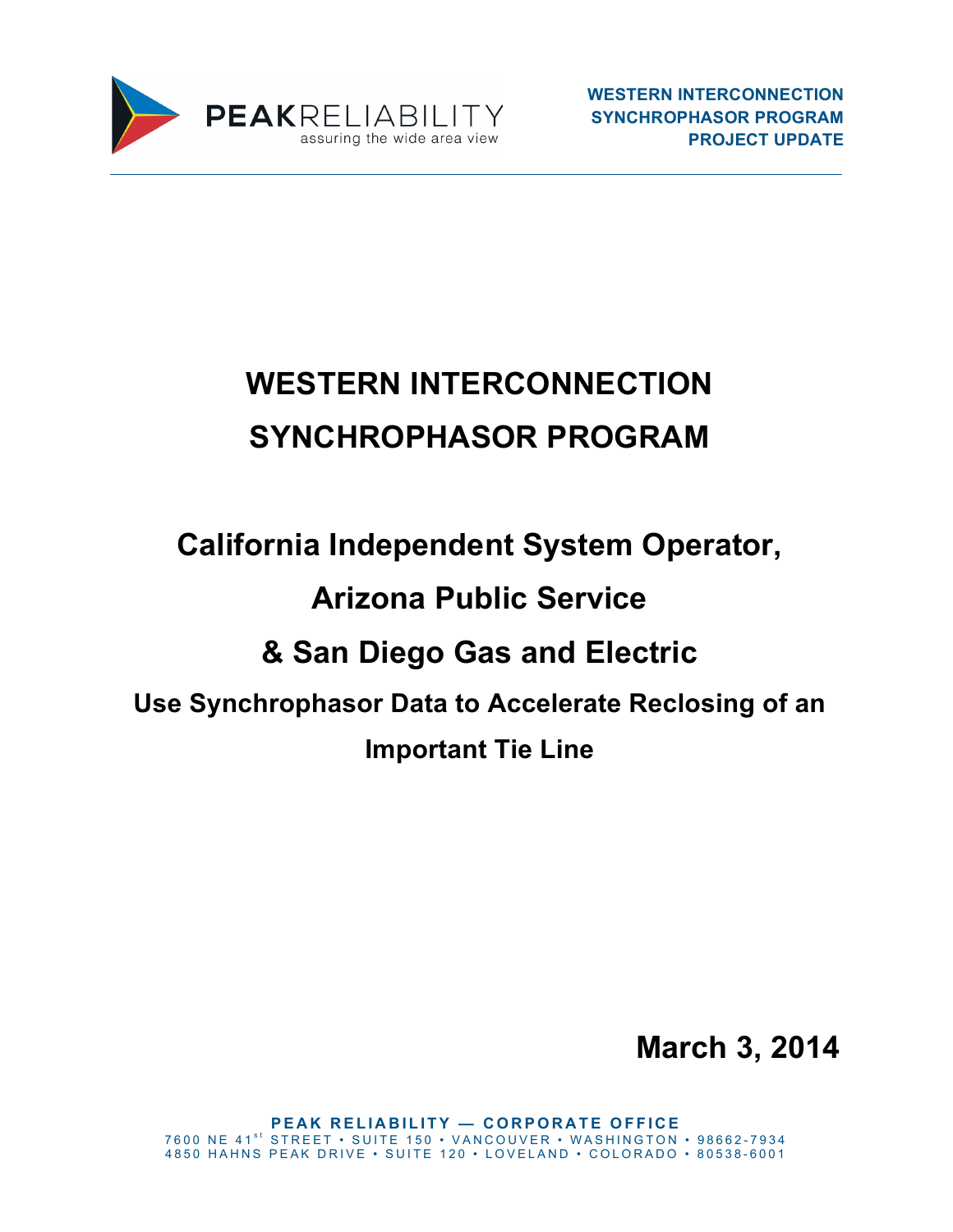On October 18, 2013, the Imperial Valley – North Gila 500kV line tripped and locked out. As significant standing angle separation with this line open has been an issue in the past, standard operating procedures included confirmation of the relative phase angles of the two 500kV buses and an option to increase generation output in the Imperial Valley area to reduce the angle difference between them. These measures were historically aimed at achieving a successful reclose without risking equipment damage. On this day, however, the California ISO operator was reluctant to increase the generation in Imperial Valley because the Imperial Valley transformers were already significantly loaded and an increase in the generation would have exacerbated that loading.

Instead, the CAISO used the synchronized phase angle difference between the ends of this important tie line that were newly available in the control room from Arizona Public Service's phasor measurement unit (PMU) at North Gila and San Diego Gas and Electric's PMU at Imperial Valley. These synchronized measurements were transmitted in near real time to the CAISO over the dedicated and secure Wide Area Network deployed as part of the Western Interconnnection Synchrophasor Program (WISP). They indicated a 37.2 degree separation, well within the 50 degree limit for successful reclosing. The operators reclosed the line successfully without requiring a change in the Imperial Valley generation output and without a delay. This simple use of the WISP infrastructure resulted in a more rapid restoration of a critical tie line between southern Arizona and southern California than would otherwise have been possible and without unnecessary redispatch of generation. The time period with the line out of service was limited, thereby reducing the power system's vulnerability to a potential subsequent contingency.

# **About SGIG**

The U.S. Department of Energy awarded over \$328 million to support the installation of 1,400 PMUs across the United States under the American Recovery and Reinvestment Act's Smart Grid Investment Grant (SGIG) initiative. SGIG funds were awarded to accelerate the modernization of the nation's electric transmission and distribution systems and promote investments in smart grid technologies, tools, and techniques that increase flexibility, functionality, interoperability, cybersecurity, situational awareness, and operational efficiency.

## **About WISP**

WECC received \$53.9 million in funding from U.S. Department of Energy's Assistance Agreement DE-OE0000364. The funding, awarded under the American Recovery and Reinvestment Act's Smart Grid Investment Grant initiative, matches dollars committed